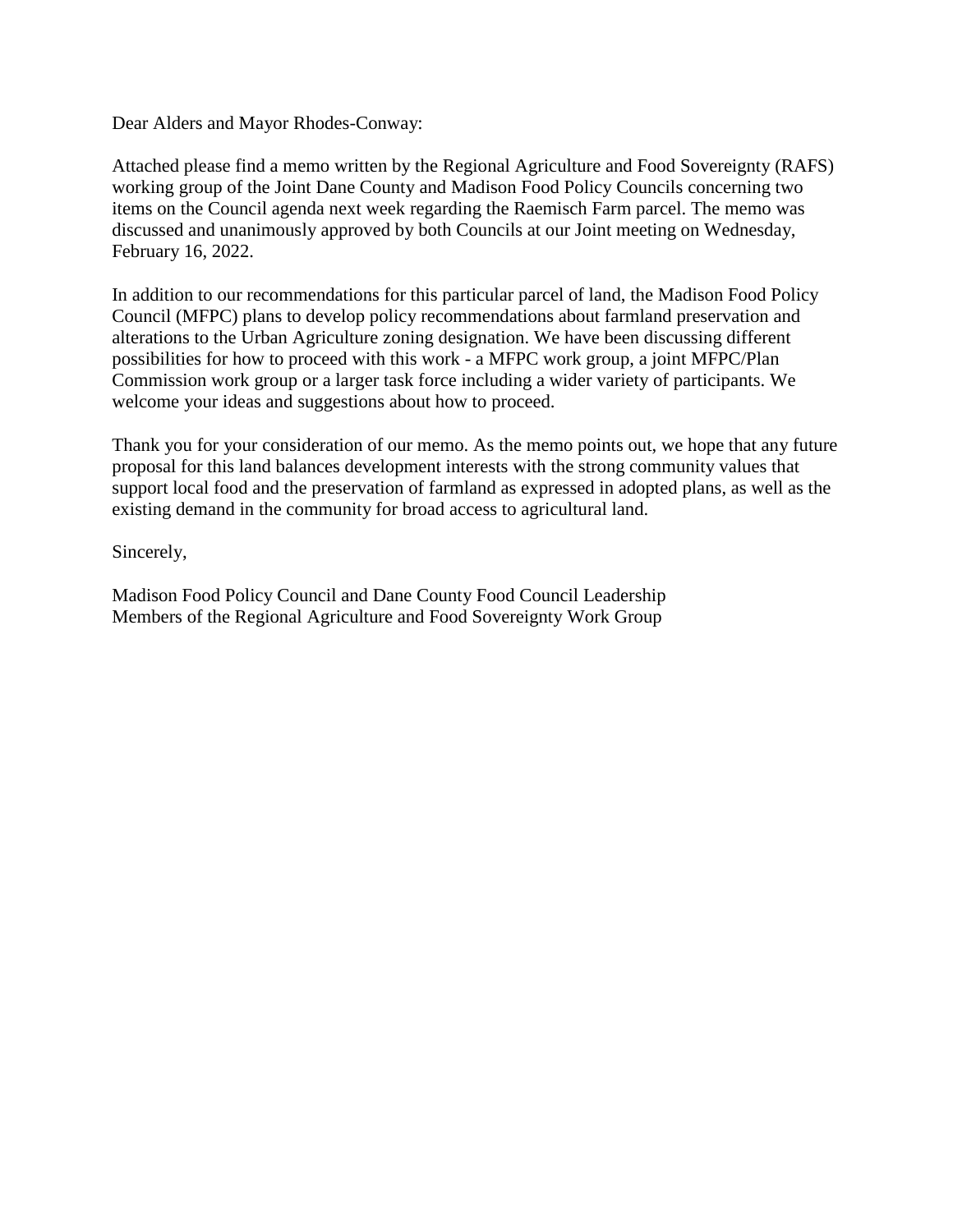**TO:** Mayor Rhodes-Conway and the Madison Common Council FROM: Madison Food Policy Council & Dane County Food Council **RE:** Preserving Agricultural Land Use on Raemisch Farm Property **DATE:** February 16, 2022 Legistar [#68696](https://madison.legistar.com/LegislationDetail.aspx?ID=5350928&GUID=29D851D6-3E92-49A6-AA21-0457AA77E5BC&Options=ID%7CText%7C&Search=raemisch) & [69274](https://madison.legistar.com/LegislationDetail.aspx?ID=5379534&GUID=3EE75293-21C4-40A5-AEBB-66B0FE52FDD9&Options=ID%7CText%7C&Search=raemisch)

The Joint Madison Food Policy Council (MFPC)/Dane County Food Council (DCFC) authorized the Regional Agriculture & Food Sovereignty Work Group (RAFS) to develop this memo about the issue of farmland preservation in relation to the proposed [rezoning](https://madison.legistar.com/LegislationDetail.aspx?ID=5379534&GUID=3EE75293-21C4-40A5-AEBB-66B0FE52FDD9&Options=ID%7CText%7C&Search=Raemisch) and [preliminary](https://madison.legistar.com/LegislationDetail.aspx?ID=5350928&GUID=29D851D6-3E92-49A6-AA21-0457AA77E5BC&Options=ID%7CText%7C&Search=Raemisch) plat of the 63.5 acre parcel between Packers Ave. and N. Sherman Ave. known as the Raemisch Farm. At its meeting on Wednesday, February 16, 2022 the Joint Council approved this memo and forwarded it to the Mayor and the Common Council. The importance of farmland preservation has been raised numerous times by the MFPC, especially during the Comprehensive Plan Work Group's efforts during the city-wide Imagine Madison process in 2018, but it still has not been formally addressed at a policy level.

In 2020 a group of residents established the Raemisch Farm Work Group (RFWG) to study and organize around potential uses for this land, working with land conservancies, land trusts and urban agriculture practitioners, while recognizing potential future impact of noise from the impending addition of F-35s to the area. There is now strong community support for preserving this parcel of land as open space for conservation, agricultural and recreational uses. RAFS recommends that the Common Council **Place on File without Prejudice** the current proposal and maintain the parcel's agricultural zoning status. We hope that any future developer would bring back a rezoning and plat proposal that better balances the strong community values that support local food and the preservation of farmland as expressed in adopted plans with development interests.

## **BACKGROUND**

Throughout its history, the MFPC has worked on policies for the City of Madison to promote the preservation and conservation of farmland and open space. In 2017 and 2018, one of its Work Groups contributed to the most recently adopted [Comprehensive](https://plan.imaginemadisonwi.com/) [Plan](https://plan.imaginemadisonwi.com/) which states

*"Dane County contains some of Wisconsin's most productive farmland.* Feedback through the Imagine Madison process highlighted the importance of infill/redevelopment and compact edge growth to reduce the loss of *farmland."*

This year the RAFS Work Group submitted a policy [memo](https://drive.google.com/file/d/12ht_rBqjIZ8iNjNJdkvgRyV8QcsH2N_3/view) to guide the leasing of city-owned agricultural land. For your reference and guidance on the Raemisch Farm issue, please consider the following Strategies adopted in the Comprehensive Plan:

> • Land Use: Strategy 6 - Facilitate compact growth to reduce the development of farmland. [\(part](https://plan.imaginemadisonwi.com/comprehensive-plan-part-1#33) 1, p. 43)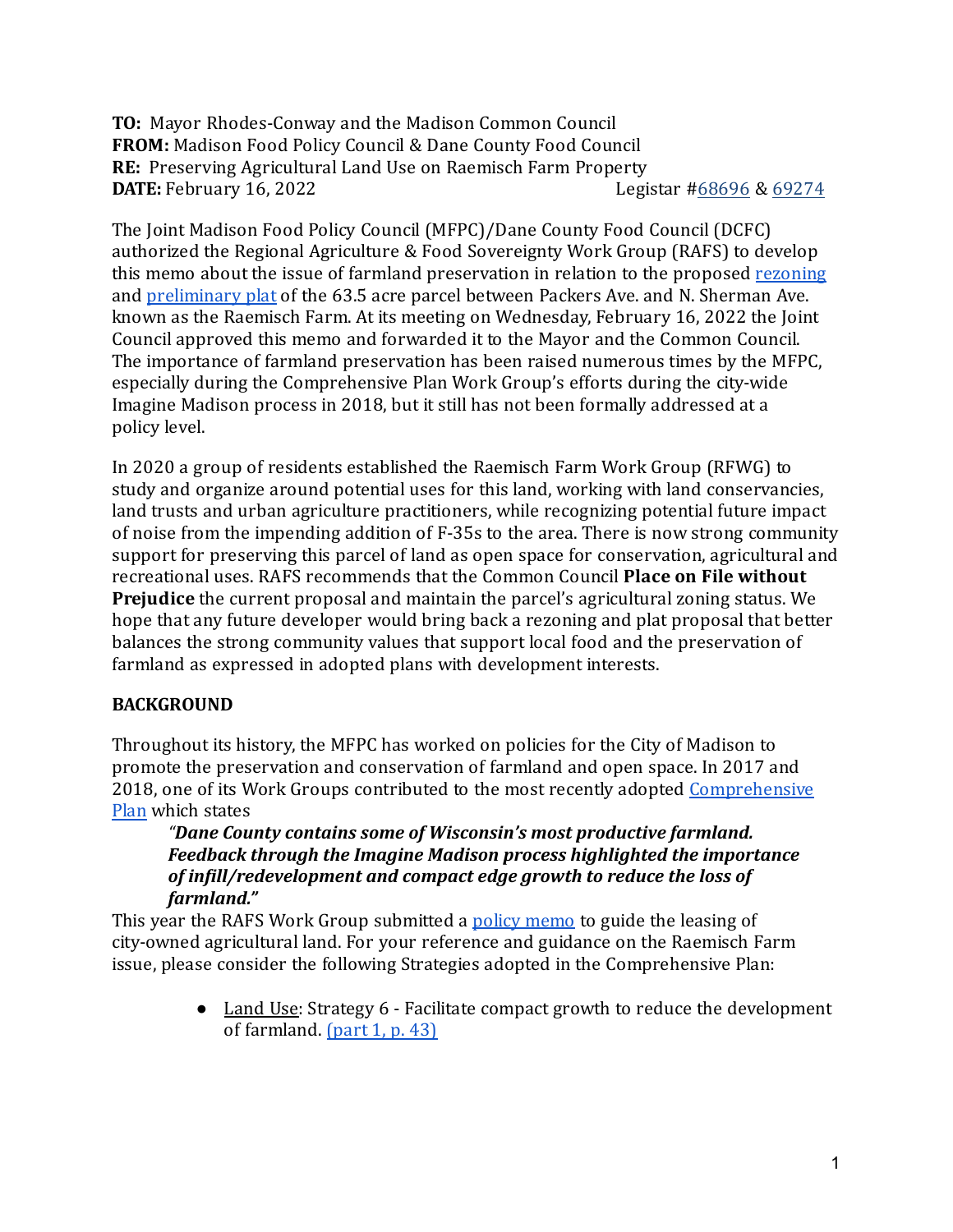- Neighborhoods: Strategy 8 Ensure access to food that is affordable, nutritious and culturally specific. Identify public and private spaces suitable for community gardens and explore expansion of existing gardens to meet demand. [\(part](https://plan.imaginemadisonwi.com/comprehensive-plan-part-2) 2, p. 14)
- Economy & Opportunity: Strategy 7 Support efforts for businesses and consumers to produce and buy local food, products and services. Foster a Northside Food [Innovation](https://www.cityofmadison.com/dpced/economicdevelopment/documents/Public%20Market%20District%20Context_Staff%20Supplement%20to%20Biz%20Plan_4_15_15.pdf) District. [\(part](https://plan.imaginemadisonwi.com/comprehensive-plan-part-2) 2, p. 27)
- Culture & Character: Strategy 3 Create safe and affirming community spaces that bring people together and provide social outlets for underrepresented groups. Identify existing underutilized spaces, both public and private, and help increase their usage and activation. [\(part](https://plan.imaginemadisonwi.com/comprehensive-plan-part-2) 2, p. [36\)](https://plan.imaginemadisonwi.com/comprehensive-plan-part-2)
- Green & Resilient: Strategy 9 Support sustainable farming and gardening practices that protect the ecosystem and public health. Identify opportunities for local food production within the city. [\(part](https://plan.imaginemadisonwi.com/comprehensive-plan-part-2) 2, p. [54\)](https://plan.imaginemadisonwi.com/comprehensive-plan-part-2)
- Effective Government: Strategy 1 Pursue regional solutions to regional issues. Work with Dane County and other municipalities to develop a regional food systems plan. [\(part](https://plan.imaginemadisonwi.com/comprehensive-plan-part-2) 2, p. 57)

# **VALUE OF FARMLAND PRESERVATION**

#### **"Loss of farmland is essentially permanent. It takes natural forces millenia to build richly productive soil; bulldozers can destroy fertile farmland in minutes."** - [Why](https://conservationtools.org/guides/147-why-preserve-farmland) Preserve [Farmland?](https://conservationtools.org/guides/147-why-preserve-farmland)

From 2001-2016, 249,800 acres of Wisconsin's agriculture land were developed or compromised – over 16,000 acres annually. According to the American Farmland Trust, "The loss of land *impacts our access to food and the health of our local rural economies.* Agriculture depends on the presence of a sufficient land base and the loss of that land *threatens people's livelihoods and the state agricultural heritage.*" As Wisconsin farms continue to consolidate, the number of farmers themselves continue to decrease in this \$104.8 billion ag-based economy. Maintaining Agricultural Zoning on the Raemisch Farm's 63.5 acres would yield many benefits *for our community as a whole*:

## Food security and resilience

- Reduced demand for imports when food is grown within the city, which in turn reduces vulnerability to supply chain failures
- More opportunities for people to produce and consume nutritious, culturally relevant foods
- Reduced transportation costs and fossil fuel emissions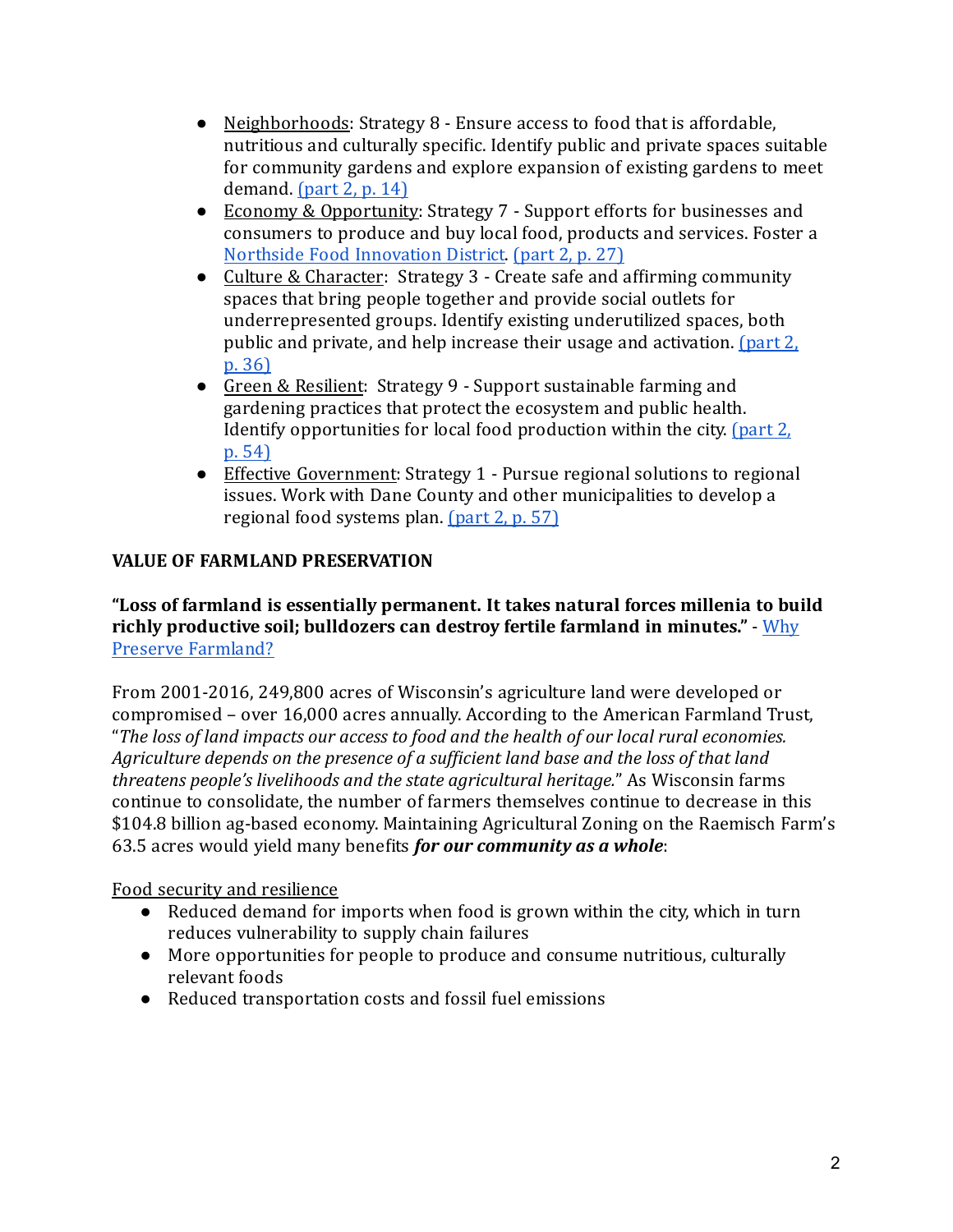Ecosystem services

- Preservation of old growth trees that contribute to carbon sequestration and the reduction of urban heat islands
- Flood prevention by preserving an ephemeral wetland, promoting water absorption and soil retention on sloping land
- Maintaining an already designated wildlife corridor
- Maintaining existing bird and pollinator habitat

Economic benefits

- Subsistence gardening/farming strengthens resilience by offsetting families' need to purchase food
- Entrepreneurial opportunities for market growers
- Integration of productive agricultural land into the regional food system and value-added businesses that support jobs in the area

#### **COMMUNITY DEMAND FOR GROWING SPACE**

The Gardens Network, a partnership between Rooted, UW-Madison Extension Dane County and the City of Madison, has been conducting a land access survey since 2019 (see attached). Eighty (80) growers, primarily Madison residents, have requested access to over 120 acres of land. Several of these growers sell at farmers markets, and many of them are subsistence growers from the Hmong community. Only a mile and a half from Raemisch Farm, Troy Community Gardens, a 7.5 acre space with 348 20'x20' plots, has had a waiting list for 3 years. To assure access to as many community members as possible, rental is limited to 4 plots per household. Gardeners who need more space to feed themselves and their families often rent multiple plots at different gardens around town. Small- to mid-scale market and subsistence farmers in Madison often haul equipment and tools many miles to surrounding cities and towns to ind suficient growing space.

#### **COMMUNITY VISION**

The City of Madison has a history of and an interest in thriving urban agriculture. Groundswell [Conservancy](https://groundswellconservancy.org/) is currently seeking additional space to expand their agricultural conservation projects (see attached). At Pasley's Swan Creek Farm, Groundswell provides land access and tenure for Robert Pierce and his [Neighborhood](https://www.nfsinc.org/aboutus/) Food [Solutions](https://www.nfsinc.org/aboutus/) organization. At Westport [Community](https://www.northsidenews.org/westport-farm-partnership-grows-land-security-for-hmong-farmers/) Farm, 10 acres are used by 7 HMoob (Hmong) families for subsistence and market farming and 14 HMoob (Hmong) elders tend the Lifting Hearts Therapeutic Garden. Groundswell's purpose is to protect special places, forever. They say on their website: "Farm soil is a limited resource—once it's converted to another use, it's gone forever."